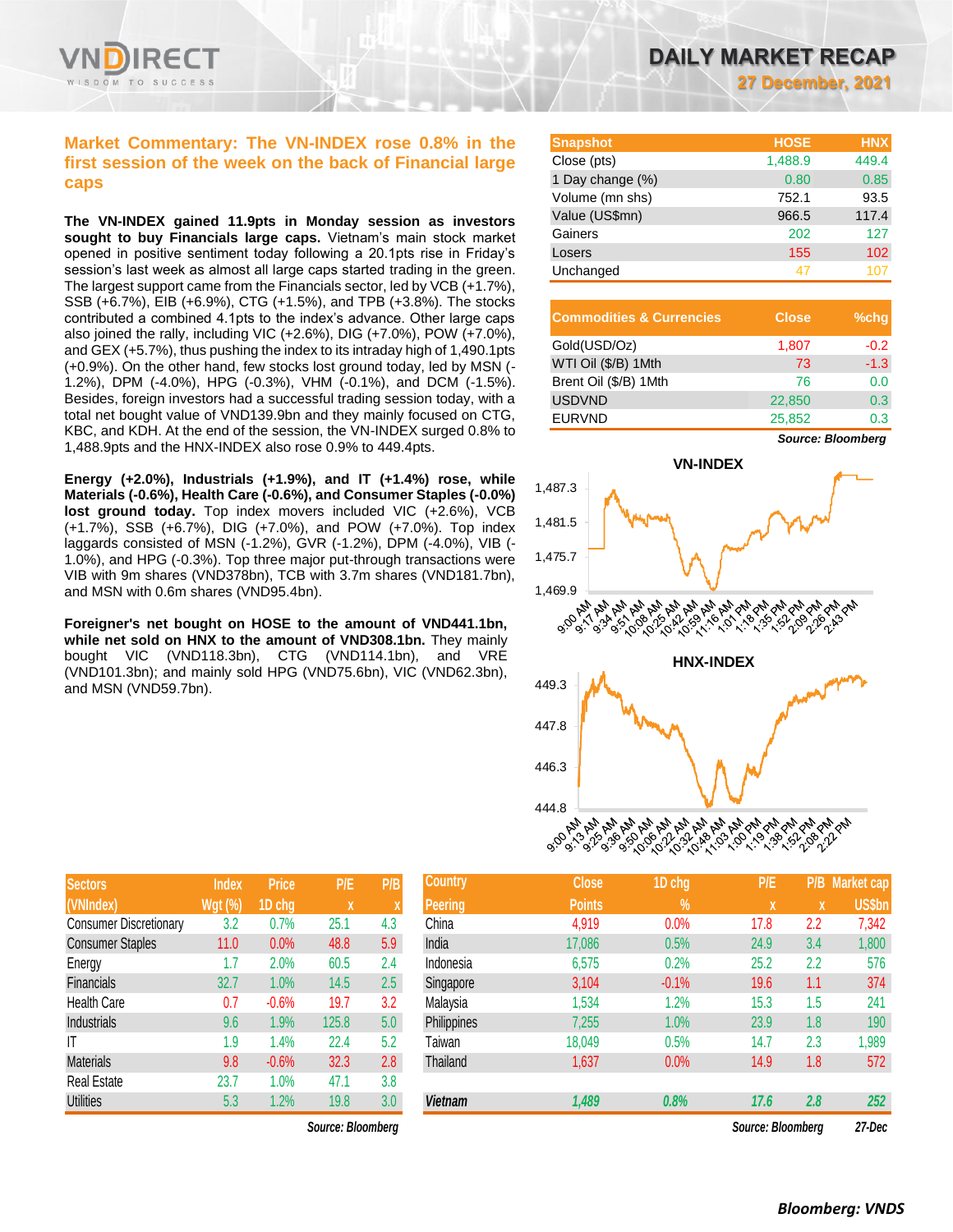

## **Market News**

### **Oil slips in US as Covid-19 surge halts flights**

US oil fell on Monday after airlines called off thousands of flights over the Christmas holidays amid surging Covid-19 cases, though Brent crude gained support from hopes that the Omicron variant will have limited impact on global demand. More than 1,300 flights were cancelled by US airlines on Sunday as Covid-19 reduced the number of available crews while several cruise ships had to cancel stops. US West Texas Intermediate (WTI) crude was down 89 cents, or 1.2%, at US\$72.90 a barrel. The US market was closed on Friday for a holiday. Global benchmark Brent crude rose 12 cents, or 0.2%, to US\$76.26. *(Bloomberg)*

### **HCM City seeks to build airport-based urban model in Tan Binh District**

Architect Hoang Ngoc Lan of HCM City University of Architecture said many airport-based urban models had been created globally, contributing to local economic, trade, and tourism development. The Amsterdam Schiphol airport area in the Netherlands is an example. "The limitation in traffic connectivity between the airport with HCM City's central area, and the land fund around the airport, can be solved if we want to do it," she said. Aviation expert Luong Hoai Nam said the airport had not been developed according to an airport-based urban model in recent years. "Now, we are discussing this model in terms of the land around the airport, which is not a lot. But it is worth discussing and worth doing," he said. The expansion of the airport, including construction of a new international terminal T3, should consider planning inside and outside the airport. "This would increase the connections between the city centre and the airport," he said. "Developing land, transport infrastructure and urban embellishments are needed in the coming time in order to fully exploit the airport's capacity and efficiently use the land in the vicinity of the airport," Nam said. To deal with limited land and weak transport connections, it would be necessary to build an elevated road, architect Khuong Van Muoi, deputy chairman of the Vietnam Association of Architecture, said. He said underground spaces around the airport are also needed, especially 10 hectares of land in Hoang Van Thu Park. Architect Do Nguyen Phong from the city's Institute of Planning and Construction said the conversion of military land in the area to other uses should be considered carefully as it is related to legal issues and could affect national security. The city's Department of Planning and Architecture in collaboration with Tan Binh District's People's Committee last week held the seminar on planning and urban management of international airport-based urban area models, with a pilot project considered in the Tan Son Nhat Airport area. *(Vietnamnet.vn)*

# **Notable Corporate Events**

**Duc Thanh Wood Processing JSC (GDT VN, HOSE) - Share issue:** GDT set 11 Jan, 2022 to be the record date for exercising the right to receive bonus share at the rate of 10%. According to the company, with 17.7m shares outstanding, GDT plans to issue 1.7m shares. *(Ndh.vn)*

*<To be continued>*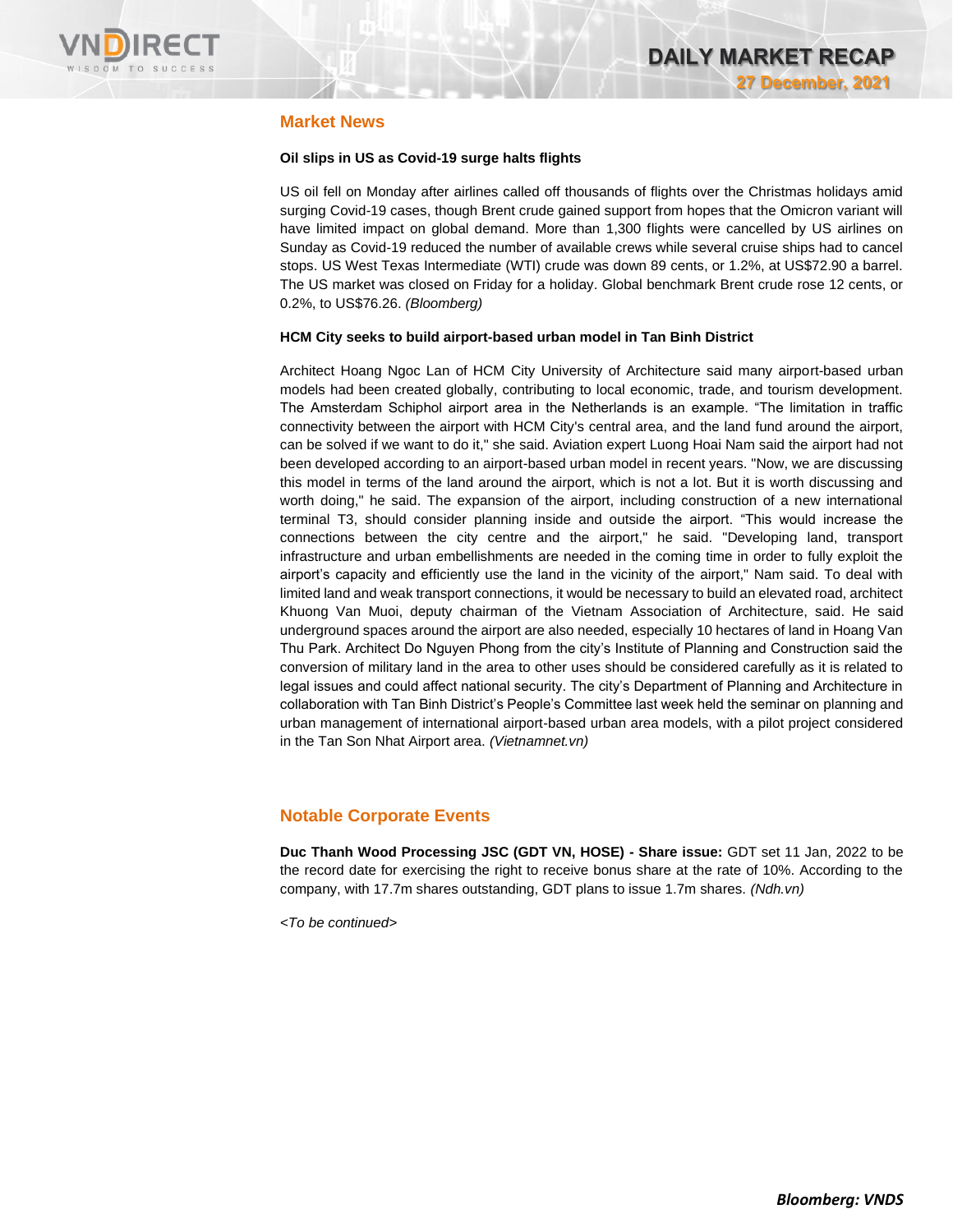# **COVERAGE SUMMARY**

| <b>Ticker</b>                               | <b>Close price</b> | <b>Adjusted target</b> | <b>Dividend yield</b> | <b>Upside</b> | <b>Recommendation</b>     | <b>Latest</b>       |
|---------------------------------------------|--------------------|------------------------|-----------------------|---------------|---------------------------|---------------------|
|                                             |                    | price                  |                       |               |                           | report              |
| <b>ACB</b>                                  | 33,150             | 41,800                 | 0.0%                  | 26.1%         |                           |                     |
| <b>ACV</b>                                  | 81,500             | 86,400                 | 0.0%                  | 6.0%          | <b>ADD</b>                | <b>Link</b>         |
| <b>CRE</b>                                  | 41,050             | 36,100                 | 2.4%                  | $-9.6%$       | <b>ADD</b><br><b>ADD</b>  | Link<br>Link        |
| <b>CTG</b>                                  | 33,400             | 41,700                 | 0.0%                  | 24.9%         |                           |                     |
| $\overline{\mathbf{D}}\mathbf{B}\mathbf{C}$ | 70,700             | 64,000                 | 2.1%                  | $-7.4%$       | <b>ADD</b>                | Link                |
| <b>DPM</b>                                  | 52,600             | 24,100                 | 2.6%                  | $-51.5%$      | <b>ADD</b><br><b>HOLD</b> | Link<br>Link        |
| <b>DRC</b>                                  | 32,300             | 25,500                 | 3.1%                  | $-18.0%$      | ADD                       | <b>Link</b>         |
| <b>FPT</b>                                  | 94,500             | 118,500                | 2.1%                  | 27.5%         |                           |                     |
| GAS                                         | 95,900             | 130,800                | 3.8%                  | 40.1%         | <b>ADD</b><br><b>ADD</b>  | Link<br>Link        |
| <b>GMD</b>                                  | 45,800             | 52,700                 | 3.7%                  | 18.7%         | <b>HOLD</b>               | <b>Link</b>         |
| <b>HDG</b>                                  | 64,900             | 41,900                 | 1.8%                  | $-33.7%$      | <b>ADD</b>                | Link                |
| <b>HPG</b>                                  | 45,900             | 68,500                 | 0.7%                  | 50.0%         | <b>ADD</b>                | Link                |
| <b>KBC</b>                                  | 61,000             | 56,100                 | 0.0%                  | $-8.0%$       | <b>HOLD</b>               | Link                |
| <b>KDC</b>                                  | 54,600             | 69,800                 | 3.0%                  | 30.8%         | <b>ADD</b>                | Link                |
| <b>KDH</b>                                  | 53,000             | 54,800                 | 0.9%                  | 4.3%          | <b>ADD</b>                | <b>Link</b>         |
| <b>LPB</b>                                  | 21,550             | 25,700                 | 0.0%                  | 19.3%         | <b>HOLD</b>               | Link                |
| <b>MBB</b>                                  | 28,150             | 34,500                 | 0.0%                  | 22.6%         | <b>ADD</b>                | Link                |
| <b>MML</b>                                  | 77,500             | 81,400                 | 0.0%                  | 5.0%          | <b>HOLD</b>               | Link                |
| <b>MSH</b>                                  | 79,200             | 61,000                 | 4.4%                  | $-18.6%$      | <b>ADD</b>                | Link                |
| <b>MWG</b>                                  | 134,900            | 180,500                | 0.0%                  | 33.8%         |                           |                     |
| <b>NLG</b>                                  | 62,300             | 54,800                 | 2.0%                  | $-10.0%$      | <b>ADD</b><br><b>HOLD</b> | Link<br>Link        |
| NT <sub>2</sub>                             | 26,300             | 29,200                 | 7.6%                  | 18.6%         | <b>ADD</b>                |                     |
| <b>NVL</b>                                  | 89,000             | 107,700                | 0.0%                  | 21.0%         | <b>HOLD</b>               | <b>Link</b><br>Link |
| <b>PHP</b>                                  | 26,900             | 29,200                 | 2.1%                  | 10.6%         |                           |                     |
| PLC                                         | 41,400             | 30,900                 | 4.8%                  | $-20.5%$      | <b>ADD</b><br>ADD         | Link<br>Link        |
| <b>PNJ</b>                                  | 96,000             | 128,200                | 1.9%                  | 35.4%         |                           |                     |
| <b>POW</b>                                  | 18,450             | 15,000                 | 0.0%                  | $-18.7%$      | ADD                       | <b>Link</b>         |
| <b>PPC</b>                                  | 24,550             | 27,400                 | 8.9%                  | 20.5%         | ADD                       | Link                |
| <b>PVD</b>                                  | 29,650             | 32,800                 | 0.0%                  | 10.6%         | <b>ADD</b>                | $Link$              |
| <b>PVS</b>                                  | 26,600             | 31,200                 | 4.0%                  | 21.3%         | <b>ADD</b>                | Link                |
| <b>PVT</b>                                  | 24,000             | 28,200                 | 4.1%                  | 21.6%         | <b>ADD</b><br>ADD         | $Link$<br>Link      |
| <b>SCS</b>                                  | 153,000            | 170,700                | 5.7%                  | 17.3%         |                           |                     |
| <b>STK</b>                                  | 58,600             | 72,500                 | 2.1%                  | 25.8%         | ADD                       | $Link$              |
| <b>TCB</b>                                  | 48,850             | 64,100                 | 0.0%                  | 31.2%         | <b>ADD</b>                | $Link$              |
|                                             |                    |                        |                       |               | ADD                       | Link                |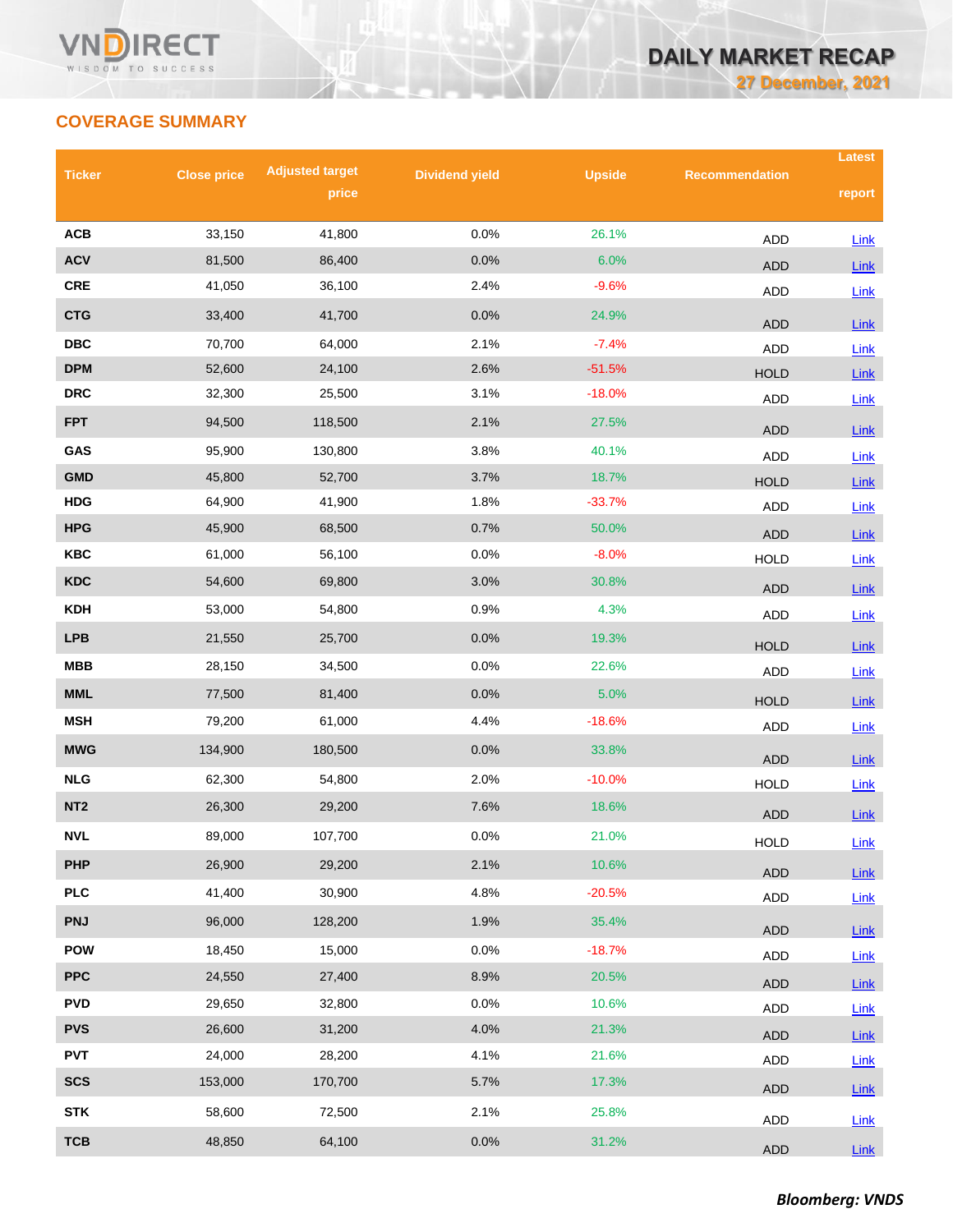# **DAILY MARKET RECAP**

**27 December, 2021**

| <b>Ticker</b> | <b>Close price</b> | <b>Adjusted target</b> | <b>Dividend yield</b> | <b>Upside</b> | <b>Recommendation</b> | <b>Latest</b> |
|---------------|--------------------|------------------------|-----------------------|---------------|-----------------------|---------------|
|               |                    | price                  |                       |               |                       | report        |
| <b>TCM</b>    | 68,000             | N/A                    | 1.4%                  | N/A           |                       |               |
| <b>VCB</b>    | 79,800             | 93,000                 | 0.0%                  | 16.5%         | N/A                   | Link          |
|               |                    |                        |                       |               | <b>ADD</b>            | Link          |
| <b>VHC</b>    | 63,200             | 69,500                 | 3.2%                  | 13.2%         | <b>HOLD</b>           | Link          |
| <b>VHM</b>    | 82,800             | 115,000                | 1.8%                  | 40.7%         | <b>ADD</b>            | Link          |
| <b>VIB</b>    | 43,200             | 46,400                 | 0.0%                  | 7.4%          | <b>ADD</b>            | Link          |
| <b>VJC</b>    | 125,000            | 138,900                | 0.0%                  | 11.1%         | <b>ADD</b>            | <b>Link</b>   |
| <b>VNM</b>    | 86,100             | 116,000                | 4.7%                  | 39.4%         | <b>ADD</b>            | Link          |
| <b>VPB</b>    | 34,350             | 41,000                 | 0.0%                  | 19.4%         | <b>ADD</b>            | Link          |
| <b>VRE</b>    | 31,300             | 36,600                 | 0.0%                  | 16.9%         | <b>ADD</b>            | Link          |
| <b>VTP</b>    | 71,300             | 95,300                 | 2.2%                  | 35.8%         | <b>ADD</b>            | Link          |
| <b>BCG</b>    | 23,300             | 27,800                 | 3.4%                  | 22.8%         | <b>HOLD</b>           | Link          |
| <b>SZC</b>    | 64,800             | 58,800                 | 1.7%                  | $-7.6%$       | <b>ADD</b>            | Link          |
| <b>PTB</b>    | 97,000             | 129,700                | 3.2%                  | 36.9%         | ADD                   | Link          |
| <b>PLX</b>    | 54,100             | 64,900                 | 5.4%                  | 25.4%         | <b>ADD</b>            | Link          |
| <b>MCH</b>    | 114,000            | 146,800                | 3.8%                  | 32.6%         | <b>ADD</b>            | Link          |
| <b>FCN</b>    | 29,400             | 18,400                 | 1.7%                  | $-35.7%$      | <b>ADD</b>            | Link          |
| <b>TPB</b>    | 40,750             | 52,000                 | 0.0%                  | 27.6%         | ADD                   | Link          |
| <b>PHR</b>    | 72,000             | 77,100                 | 3.9%                  | 11.0%         | <b>HOLD</b>           | Link          |

VNÑ

**RECT** 

WISDOM TO SUCCESS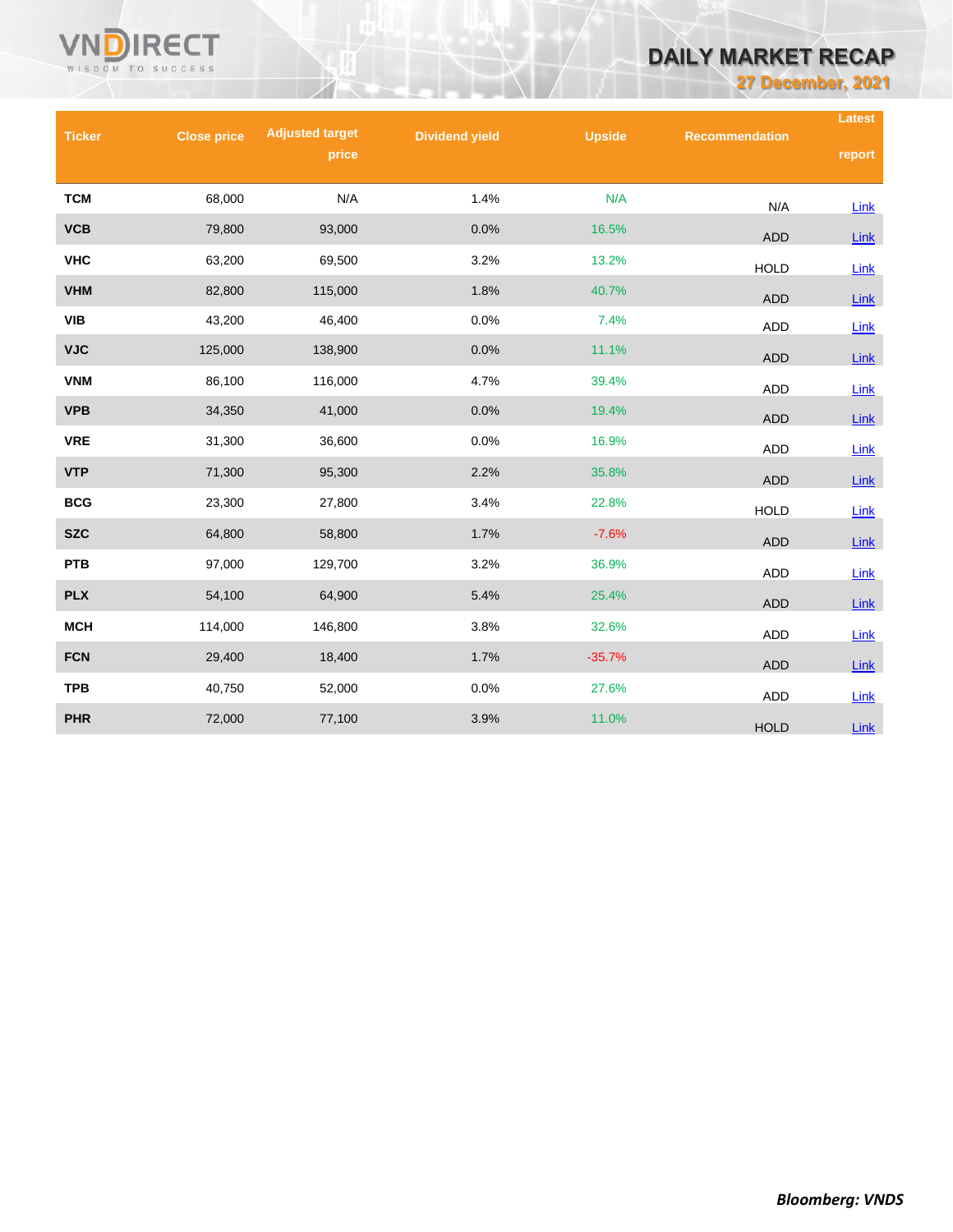# **MARKET MOVEMENTS**

WISDOM TO SUCCESS

RECT

|                    | <b>HOSE</b>  |       |         |          |              |  |  |  |  |  |
|--------------------|--------------|-------|---------|----------|--------------|--|--|--|--|--|
| <b>Top gainers</b> |              |       |         |          | <b>VND</b>   |  |  |  |  |  |
| <b>Ticker</b>      | Last         | Chg   | $%$ chg | Vol.     | <b>Index</b> |  |  |  |  |  |
|                    | <b>Price</b> |       |         |          | impact       |  |  |  |  |  |
| <b>DIG</b>         | 96,300       | 6,300 | 7.00    | 4.18MLN  | 0.839        |  |  |  |  |  |
| <b>YEG</b>         | 23,700       | 1,550 | 7.00    | 971,400  | 0.013        |  |  |  |  |  |
| <b>LCM</b>         | 9,200        | 600   | 6.98    | 419,000  | 0.004        |  |  |  |  |  |
| <b>POW</b>         | 18,450       | 1,200 | 6.96    | 32.86MLN | 0.749        |  |  |  |  |  |
| CII                | 41,700       | 2,700 | 6.92    | 6.92MLN  | 0.204        |  |  |  |  |  |

| <b>Top losers</b> |              |          |         |         | <b>VND</b>   |
|-------------------|--------------|----------|---------|---------|--------------|
| <b>Ticker</b>     | Last         | Chg      | $%$ chg | Vol.    | <b>Index</b> |
|                   | <b>Price</b> |          |         |         | impact       |
| <b>CLW</b>        | 33,900       | $-2,550$ | $-6.70$ | 16,100  | $-0.009$     |
| <b>TGG</b>        | 19,000       | $-1,400$ | $-6.50$ | 1.30MLN | $-0.010$     |
| <b>EMC</b>        | 17,950       | $-1,300$ | $-7.00$ | 3,000   | $-0.005$     |
| <b>TCR</b>        | 7,500        | $-500$   | $-7.00$ | 95,900  | $-0.001$     |
| <b>FDC</b>        | 15,000       | $-950$   | $-6.20$ | 200     | $-0.010$     |

|               | <b>Top index movers</b> |       |         |          |              |  |  |  |
|---------------|-------------------------|-------|---------|----------|--------------|--|--|--|
| <b>Ticker</b> | Last                    | Chg   | $%$ chg | Vol.     | <b>Index</b> |  |  |  |
|               | <b>Price</b>            |       |         |          | impact       |  |  |  |
| VIC           | 99,000                  | 2,500 | 2.59    | 1.91MLN  | 2.535        |  |  |  |
| <b>VCB</b>    | 79,800                  | 1,300 | 1.66    | 934,100  | 1.285        |  |  |  |
| <b>SSB</b>    | 44,000                  | 2,750 | 6.67    | 3.68MLN  | 0.984        |  |  |  |
| <b>DIG</b>    | 96,300                  | 6,300 | 7.00    | 4.18MLN  | 0.839        |  |  |  |
| <b>POW</b>    | 18,450                  | 1,200 | 6.96    | 32.86MLN | 0.749        |  |  |  |

| <b>Top index laggers</b> |              |          |         |          |              |  |  |
|--------------------------|--------------|----------|---------|----------|--------------|--|--|
| <b>Ticker</b>            | Last         | Chg      | $%$ chg | Vol.     | <b>Index</b> |  |  |
|                          | <b>Price</b> |          |         |          | impact       |  |  |
| <b>MSN</b>               | 169,000      | $-2,000$ | $-1.17$ | 7.12MLN  | $-0.629$     |  |  |
| <b>GVR</b>               | 38,600       | $-450$   | $-1.15$ | 2.79MLN  | $-0.480$     |  |  |
| <b>DPM</b>               | 52,600       | $-2,200$ | $-4.01$ | 6.83MLN  | $-0.229$     |  |  |
| <b>VIB</b>               | 43,200       | $-450$   | $-1.03$ | 994,900  | $-0.186$     |  |  |
| <b>HPG</b>               | 45,900       | $-150$   | $-0.33$ | 10.68MLN | $-0.179$     |  |  |

| <b>Top liquidity</b> |              |          |         |         | <b>VND</b>   |
|----------------------|--------------|----------|---------|---------|--------------|
| <b>Ticker</b>        | Last         | Chq      | $%$ chg | Val.    | <b>Index</b> |
|                      | <b>Price</b> |          |         | (VNDbn) | impact       |
| <b>MSN</b>           | 169,000      | $-2,000$ | $-1.17$ | 1,238   | $-0.629$     |
| <b>POW</b>           | 18,450       | 1,200    | 6.96    | 577     | 0.749        |
| <b>VCG</b>           | 54,000       | 600      | 1.12    | 535     | 0.071        |
| TCH                  | 29,550       | 1,900    | 6.87    | 514     | 0.313        |
| <b>HNG</b>           | 13,400       | 850      | 6.77    | 497     | 0.251        |

|                    |              | <b>HOSE</b> |         |               |              |                    |              | <b>HNX</b> |         |         |              |
|--------------------|--------------|-------------|---------|---------------|--------------|--------------------|--------------|------------|---------|---------|--------------|
| <b>Top gainers</b> |              |             |         |               | VND          | <b>Top gainers</b> |              |            |         |         | <b>VND</b>   |
| <b>Ticker</b>      | Last         | Chg         | $%$ chg | Vol.          | <b>Index</b> | Ticker             | Last         | Chg        | $%$ chg | Vol.    | <b>Index</b> |
|                    | <b>Price</b> |             |         |               | impact       |                    | <b>Price</b> |            |         |         | impact       |
| DIG                | 96,300       | 6,300       | 7.00    | 4.18MLN       | 0.839        | API                | 73,700       | 6.700      | 10.00   | 287,526 | 0.213        |
| YEG                | 23,700       | 1,550       | 7.00    | 971,400       | 0.013        | CEO                | 63,800       | 5,800      | 10.00   | 8.92MLN | 1.565        |
| LCM                | 9,200        | 600         | 6.98    | 419,000       | 0.004        | CET                | 9,900        | 900        | 10.00   | 131,600 | 0.004        |
| POW                | 18,450       | 1,200       |         | 6.96 32.86MLN | 0.749        | V12                | 19,800       | 1,800      | 10.00   | 53,700  | 0.005        |
| СII                | 41,700       | 2,700       | 6.92    | 6.92MLN       | 0.204        | <b>CMS</b>         | 31,300       | 2,800      | 9.82    | 189,780 | 0.029        |
|                    |              |             |         |               |              |                    |              |            |         |         |              |

| <b>Top losers</b> |              |          |         |         | VND      | <b>Top losers</b> |              |          |         |       | <b>VND</b>   |
|-------------------|--------------|----------|---------|---------|----------|-------------------|--------------|----------|---------|-------|--------------|
| Ticker            | Last         | Chg      | $%$ chg | Vol.    | Index    | Ticker            | Last         | Chg      | %chg    | Vol.  | <b>Index</b> |
|                   | <b>Price</b> |          |         |         | impact   |                   | <b>Price</b> |          |         |       | impact       |
| <b>CLW</b>        | 33,900       | $-2,550$ | $-6.70$ | 16,100  | $-0.009$ | <b>BST</b>        | 19,400       | $-2,100$ | $-9.77$ | 5.200 | $-0.002$     |
| TGG               | 19,000       | $-1,400$ | $-6.50$ | 1.30MLN | $-0.010$ | QST               | 13,200       | $-1,300$ | $-8.97$ | 100   | $-0.004$     |
| <b>EMC</b>        | 17,950       | $-1,300$ | $-7.00$ | 3.000   | $-0.005$ | <b>NFC</b>        | 13,200       | $-1.200$ | $-8.33$ | 1.600 | $-0.010$     |
| <b>TCR</b>        | 7,500        | $-500$   | $-7.00$ | 95,900  | $-0.001$ | TTT               | 45,000       | $-4,000$ | $-8.16$ | 2,000 | $-0.006$     |
| <b>FDC</b>        | 15,000       | $-950$   | $-6.20$ | 200     | $-0.010$ | PJC               | 21,300       | $-1,700$ | $-7.39$ | 100   | $-0.011$     |

|            | VND<br>Top index movers |       |         |               |        |        | <b>Top index movers</b> |        |       |         |              |  |
|------------|-------------------------|-------|---------|---------------|--------|--------|-------------------------|--------|-------|---------|--------------|--|
| Ticker     | Last                    | Chg   | $%$ chg | Vol.          | Index  | Ticker | Last                    | Chg    | %chg  | Vol.    | <b>Index</b> |  |
|            | <b>Price</b>            |       |         |               | impact |        | <b>Price</b>            |        |       |         | impact       |  |
| VIC        | 99,000                  | 2,500 | 2.59    | 1.91MLN       | 2.535  | CEO    | 63,800                  | 5.800  | 10.00 | 8.92MLN | 1.565        |  |
| <b>VCB</b> | 79,800                  | 1,300 | 1.66    | 934,100       | 1.285  | L14    | 262,000                 | 12,000 | 4.80  | 187,092 | 0.393        |  |
| SSB        | 44.000                  | 2.750 | 6.67    | 3.68MLN       | 0.984  | IDJ    | 43,600                  | 3.900  | 9.82  | 552,381 | 0.376        |  |
| <b>DIG</b> | 96,300                  | 6,300 | 7.00    | 4.18MLN       | 0.839  | APS    | 35,000                  | 3,100  | 9.72  | 817,442 | 0.338        |  |
| POW        | 18,450                  | 1,200 |         | 6.96 32.86MLN | 0.749  | HUT    | 19,600                  | 600    | 3.16  | 5.86MLN | 0.268        |  |

|            | VND<br>Top index laggers |          |         |          |          |            | Top index laggers |          |         |         |              |  |
|------------|--------------------------|----------|---------|----------|----------|------------|-------------------|----------|---------|---------|--------------|--|
| Ticker     | Last                     | Chg      | %chg    | Vol.     | Index    | Ticker     | Last              | Chg      | $%$ chg | Vol.    | <b>Index</b> |  |
|            | <b>Price</b>             |          |         |          | impact   |            | <b>Price</b>      |          |         |         | impact       |  |
| <b>MSN</b> | 169,000                  | $-2.000$ | $-1.17$ | 7.12MLN  | $-0.629$ | VC3        | 58,500            | $-2.900$ | $-4.72$ | 137,870 | $-0.169$     |  |
| <b>GVR</b> | 38,600                   | $-450$   | $-1.15$ | 2.79MLN  | $-0.480$ | <b>NVB</b> | 29,000            | $-200$   | $-0.68$ | 1.04MLN | $-0.143$     |  |
| DPM        | 52.600                   | $-2,200$ | $-4.01$ | 6.83MLN  | $-0.229$ | <b>SDA</b> | 32,000            | $-2.000$ | $-5.88$ | 62.616  | $-0.078$     |  |
| VIB        | 43.200                   | $-450$   | $-1.03$ | 994.900  | $-0.186$ | <b>BCC</b> | 22,000            | $-1,200$ | $-5.17$ | 1.84MLN | $-0.078$     |  |
| HPG        | 45.900                   | $-150$   | $-0.33$ | 10.68MLN | $-0.179$ | PVI        | 49,100            | -900     | $-1.80$ | 168.963 | $-0.074$     |  |

| <b>Top liquidity</b> |              |          |         |         | VND      | <b>Top liquidity</b> |              |       |       |         | <b>VND</b> |
|----------------------|--------------|----------|---------|---------|----------|----------------------|--------------|-------|-------|---------|------------|
| Ticker               | ∟ast         | Chg      | %chg    | Val.    | Index    | Ticker               | Last         | Chg   | %chg  | Val.    | Index      |
|                      | <b>Price</b> |          |         | (VNDbn) | impact   |                      | <b>Price</b> |       |       | (VNDbn) | impact     |
| <b>MSN</b>           | 169,000      | $-2,000$ | $-1.17$ | ,238    | $-0.629$ | CEO                  | 63,800       | 5,800 | 10.00 | 546     | 1.565      |
| POW                  | 18,450       | 1,200    | 6.96    | 577     | 0.749    | <b>SHS</b>           | 48,400       | 400   | 0.83  | 150     | 0.216      |
| VCG                  | 54,000       | 600      | 1.12    | 535     | 0.071    | IDC                  | 71,800       | 400   | 0.56  | 118     | 0.157      |
| <b>TCH</b>           | 29,550       | 1,900    | 6.87    | 514     | 0.313    | <b>THD</b>           | 244,900      | 400   | 0.16  | 105     | 0.183      |
| HNG                  | 13,400       | 850      | 6.77    | 497     | 0.251    | <b>PVS</b>           | 26,600       | 100   | 0.38  | 102     | 0.042      |

*Source: Bloomberg*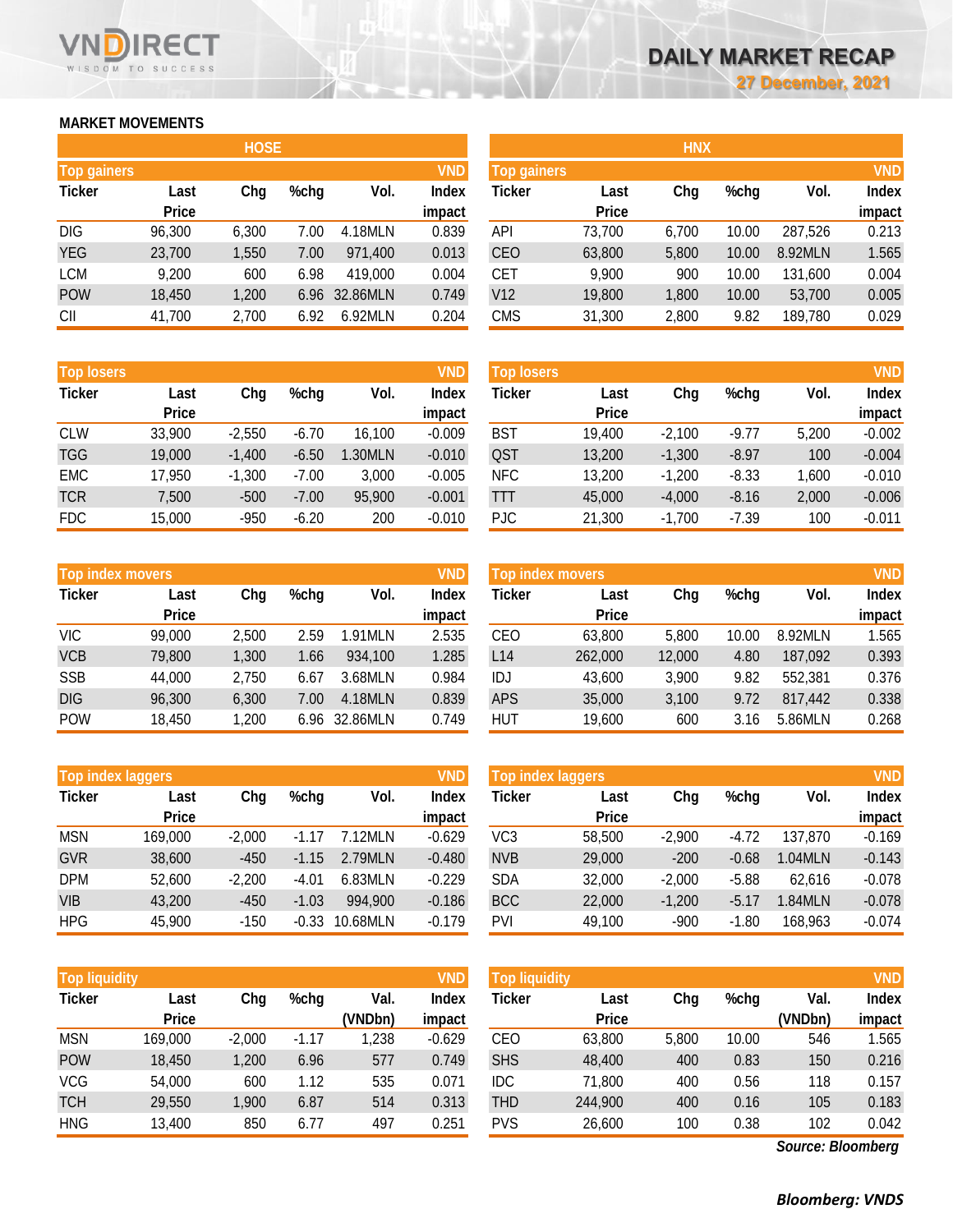

# **DAILY MARKET RECAP 27 December, 2021**

## **FOREIGN ACTIVITIES**

| <b>Volume (Mn'shs)</b> | <b>HOSE</b> | <b>HNX</b> | <b>Value (VND'bn)</b> | <b>HOSE</b> | <b>HNX</b>       |
|------------------------|-------------|------------|-----------------------|-------------|------------------|
| <b>BUY</b>             | 24.7        | 0.3        | <b>BUY</b>            | 1,060.7     | 8.2              |
| % of market            | 3.4%        | 0.3%       | % of market           | 4.8%        | 0.3%             |
| <b>SELL</b>            | 13.9        | 5.2        | <b>SELL</b>           | 619.6       | 316.3            |
| % of market            | 1.9%        | 5.6%       | % of market           | 2.8%        | 11.8%            |
| <b>NET BUY (SELL)</b>  | 10.9        | (4.9)      | <b>NET BUY (SELL)</b> | 441.1       | (308.1)          |
|                        |             |            |                       |             | Source: HSX, HNX |

**Foreign net buy/sell (30 days) in VND'bn**



| <b>YTD ACCUMULATION</b> |             |            |                       |             |            |
|-------------------------|-------------|------------|-----------------------|-------------|------------|
| <b>Volume (MIn'shs)</b> | <b>HOSE</b> | <b>HNX</b> | Value (VND'bn)        | <b>HOSE</b> | <b>HNX</b> |
| <b>BUY</b>              | 7,807.1     | 295.5      | <b>BUY</b>            | 369,376.3   | 9,256.2    |
| % of market             | 4.3%        | 0.8%       | % of market           | 6.9%        | 5.4%       |
| <b>SELL</b>             | 9,354.3     | 419.3      | <b>SELL</b>           | 433,708.5   | 11,856.4   |
| % of market             | 5.1%        | 1.1%       | % of market           | 8.1%        | 7.0%       |
| <b>NET BUY (SELL)</b>   | (1, 547.2)  | (123.7)    | <b>NET BUY (SELL)</b> | (64, 332.3) | (2,600.2)  |

*Source: HSX, HNX*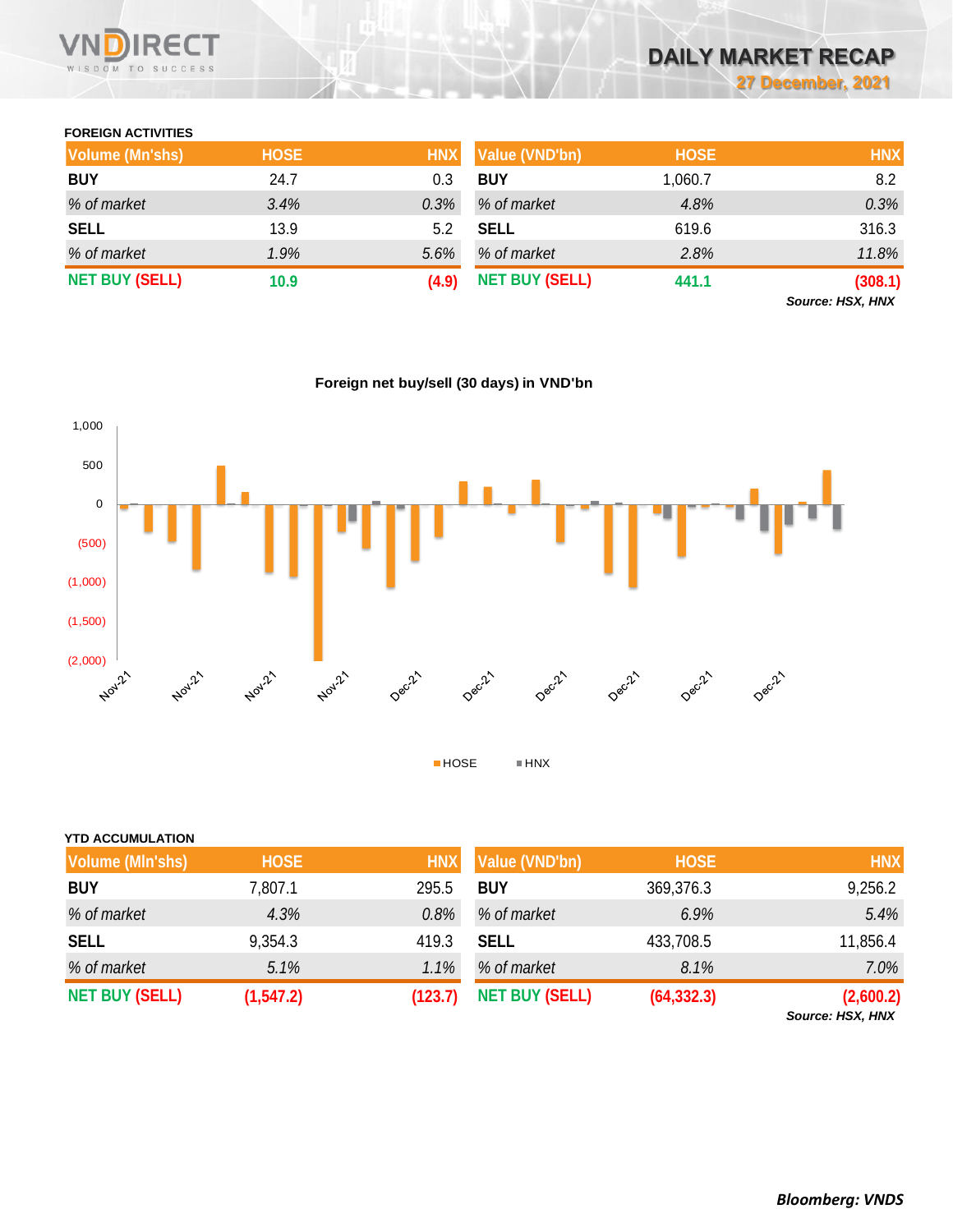# **FOREIGN ACTIVITIES**

WISDOM TO SUCCESS

RECT

|               |                                         | <b>HOSE</b> |      |       |                        | <b>HNX</b> |                               |        |         |       |                        |  |  |
|---------------|-----------------------------------------|-------------|------|-------|------------------------|------------|-------------------------------|--------|---------|-------|------------------------|--|--|
|               | VND'bn<br>Top buy by foreigners (value) |             |      |       |                        |            | Top buy by foreigners (value) |        |         |       |                        |  |  |
| <b>Ticker</b> | <b>Last Price</b>                       | Chg         | %chg | Value | <b>Index</b><br>impact | Ticker     | <b>Last Price</b>             | Chg    | %chg    | Value | <b>Index</b><br>impact |  |  |
| <b>VIC</b>    | 99,000                                  | 2,500       | 2.59 | 118.3 | 2.535                  | PTI        | 59,000                        | 2,000  | 3.51    | 1.5   | 0.000                  |  |  |
| <b>CTG</b>    | 33,400                                  | 500         | 1.52 | 114.1 | 0.640                  | <b>DIH</b> | 63,700                        | 2,600  | 4.26    | 0.8   | 0.000                  |  |  |
| <b>VRE</b>    | 31,300                                  | 50          | 0.16 | 101.3 | 0.031                  | <b>CEO</b> | 63,800                        | 5,800  | 10.00   | 0.8   | 0.000                  |  |  |
| <b>KBC</b>    | 61,000                                  | 1,000       | 1.67 | 74.5  | 0.153                  | <b>MBG</b> | 16,900                        | $-300$ | $-1.74$ | 0.7   | 0.000                  |  |  |
| <b>KDH</b>    | 53,000                                  | 2,000       | 3.92 | 62.9  | 0.343                  | <b>VCS</b> | 115,400                       | 400    | 0.35    | 0.6   | 0.000                  |  |  |

|               | Top sell by foreigners (value) |          |         |       | <b>VND'bn</b>   | Top sell by foreigners (value) |                   |        |         |       |                 |
|---------------|--------------------------------|----------|---------|-------|-----------------|--------------------------------|-------------------|--------|---------|-------|-----------------|
| <b>Ticker</b> | <b>Last Price</b>              | Chg      | %chg    | Value | Index<br>impact | <b>Ticker</b>                  | <b>Last Price</b> | Chg    | %chg    | Value | Index<br>impact |
| <b>HPG</b>    | 45,900                         | $-150$   | $-0.33$ | 75.6  | $-0.179$        | <b>CEO</b>                     | 63,800            | 5,800  | 10.00   | 311.0 | 0.000           |
| <b>VIC</b>    | 99,000                         | 2,500    | 2.59    | 62.3  | 2.535           | TIG                            | 27,300            | 300    | 1.11    | 1.2   | 0.000           |
| <b>MSN</b>    | 169,000                        | $-2,000$ | $-1.17$ | 59.7  | $-0.629$        | <b>SHS</b>                     | 48,400            | 400    | 0.83    | 0.9   | 0.000           |
| <b>VRE</b>    | 31,300                         | 50       | 0.16    | 49.3  | 0.031           | <b>BAX</b>                     | 72,800            | $-100$ | $-0.14$ | 0.6   | 0.000           |
| <b>DPM</b>    | 52,600                         | $-2,200$ | $-4.01$ | 22.7  | $-0.229$        | <b>APS</b>                     | 35,000            | 3,100  | 9.72    | 0.5   | 0.000           |

|               | Top net buy by foreigners (value) |       |      |       | <b>VND'bn</b>   | Top net buy by foreigners (value) |                   | <b>VND'bn</b> |         |       |                 |
|---------------|-----------------------------------|-------|------|-------|-----------------|-----------------------------------|-------------------|---------------|---------|-------|-----------------|
| <b>Ticker</b> | <b>Last Price</b>                 | Chg   | %chg | Value | Index<br>impact | Ticker                            | <b>Last Price</b> | Chg           | %chg    | Value | Index<br>impact |
| <b>CTG</b>    | 33,400                            | 500   | 1.52 | 113.8 | 0.640           | PTI                               | 59,000            | 2,000         | 3.51    | 1.5   | 0.000           |
| <b>KBC</b>    | 61,000                            | 1,000 | 1.67 | 74.0  | 0.153           | <b>DIH</b>                        | 63,700            | 2,600         | 4.26    | 0.8   | 0.000           |
| <b>KDH</b>    | 53,000                            | 2,000 | 3.92 | 60.0  | 0.343           | <b>MBG</b>                        | 16,900            | $-300$        | $-1.74$ | 0.7   | 0.000           |
| <b>VIC</b>    | 99,000                            | 2,500 | 2.59 | 56.0  | 2.535           | <b>VCS</b>                        | 115,400           | 400           | 0.35    | 0.5   | 0.000           |
| <b>VRE</b>    | 31,300                            | 50    | 0.16 | 51.9  | 0.031           | <b>PVG</b>                        | 14,800            | $-100$        | $-0.67$ | 0.4   | 0.000           |

|               | <b>VND'bn</b><br>Top net sell by foreigners (value), |             |         |         |                        |            | Top net sell by foreigners (value) |             |       |           |                        |  |
|---------------|------------------------------------------------------|-------------|---------|---------|------------------------|------------|------------------------------------|-------------|-------|-----------|------------------------|--|
| <b>Ticker</b> | <b>Last Price</b>                                    | Chg<br>%chg |         | Value   | <b>Index</b><br>impact | Ticker     | <b>Last Price</b>                  | Chg<br>%chg |       | Value     | <b>Index</b><br>impact |  |
| <b>MSN</b>    | 169,000                                              | $-2,000$    | $-1.17$ | $-29.0$ | $-0.629$               | <b>CEO</b> | 63,800                             | 5,800       | 10.00 | $-310.24$ | 0.000                  |  |
| <b>DPM</b>    | 52,600                                               | $-2,200$    | $-4.01$ | $-22.6$ | $-0.229$               | <b>TIG</b> | 27,300                             | 300         | 1.11  | $-1.23$   | 0.000                  |  |
| <b>FRT</b>    | 98,000                                               | 3,900       | 4.14    | $-17.6$ | 0.082                  | <b>SHS</b> | 48,400                             | 400         | 0.83  | $-0.74$   | 0.000                  |  |
| <b>HPG</b>    | 45,900                                               | $-150$      | $-0.33$ | $-14.2$ | $-0.179$               | <b>APS</b> | 35,000                             | 3,100       | 9.72  | $-0.51$   | 0.000                  |  |
| <b>VND</b>    | 80,000                                               | 100         | 0.13    | $-12.2$ | 0.012                  | <b>OCH</b> | 10,200                             | 100         | 0.99  | $-0.29$   | 0.000                  |  |

*27-Dec-21*

*Source: Bloomberg, HOSE, HNX*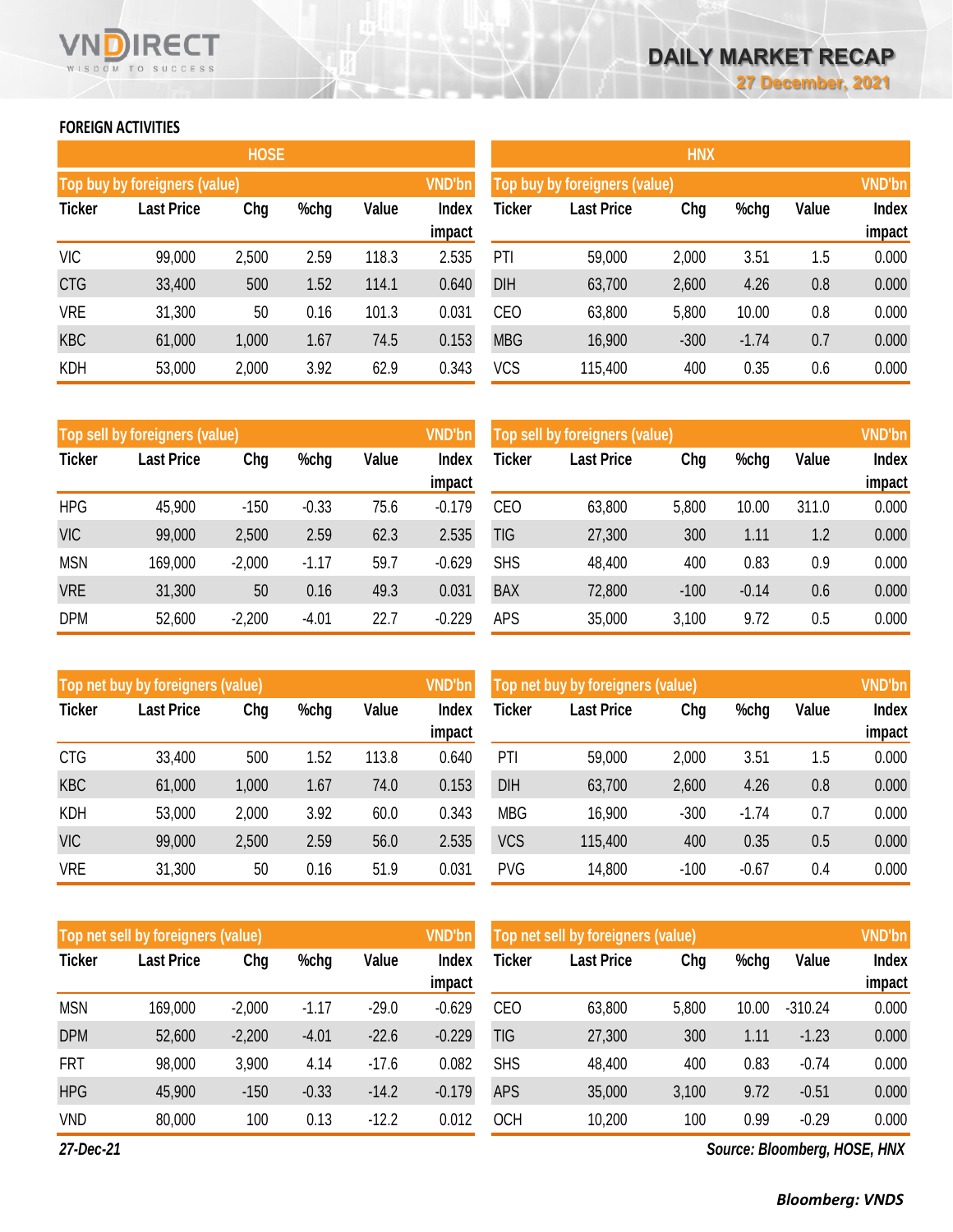### **TOP 60 MARKET CAP STOCKS SNAPSHOT ON HOSE**

T.

WISDOM TO SUCCESS

| No. Ticker | <b>Price</b>     |                | Price change (%) |              |                |                |              |         | Mkt. Cap Outs. Vol. Float ratio Avail. Fll Ave. daily vol. | P/E                       | P/B          | <b>ROE</b>   | <b>ROA</b>         |
|------------|------------------|----------------|------------------|--------------|----------------|----------------|--------------|---------|------------------------------------------------------------|---------------------------|--------------|--------------|--------------------|
|            | <b>VND</b>       | 1M             | 3M               | 6M           | <b>US\$mln</b> | <b>MIn'shs</b> | $\%$         |         | $%$ (30 days-shs)                                          | $\boldsymbol{\mathsf{X}}$ | $\pmb{\chi}$ | $\%$         | $\%$               |
| 1 VCB VM   | 79,800           | $-3.0$         | 3.9              | $-9.6$       | 16,528         | 4,733          | 25.2         | 6.4     | 1,298,624                                                  | 17.9                      | 3.5          | 20.8         | 1.6                |
| 2 VIC VM   | 99,000           | 0.5            | 15.0             | $-5.2$       | 16,486         | 3,805          | 24.5         | 36.1    | 3,415,457                                                  | 79.3                      | 3.7          | 5.1          | $1.1$              |
| 3 VHM VM   | 82,800           | $-0.6$         | 5.9              | $-4.0$       | 15,779         | 4,354          | 22.6         | 26.7    | 7,179,870                                                  | 10.0                      | 4.1          | 40.3         | 17.3               |
| 4 HPG VM   | 45,900           | $-6.4$         | $-9.6$           | $-9.5$       | 8,985          | 4,473          | 54.2         | 25.2    | 23,360,440                                                 | 6.5                       | 2.4          | 45.6         | 21.7               |
| 5 MSN VM   | 169,000          | 7.3            | 25.2             | 58.8         | 8,731          | 1,181          | 42.2         | 68.1    | 2,303,173                                                  | 83.2                      | 9.3          | 11.4         | 2.1                |
| 6 GAS VM   | 95,900           | $-6.0$         | 6.6              | $-2.1$       | 8,033          | 1,914          | 4.2          | 46.3    | 1,077,187                                                  | 22.4                      | 3.7          | 17.6         | 12.5               |
| 7 VNM VM   | 86,100           | $-2.5$         | $-3.0$           | $-4.0$       | 7,875          | 2,090          | 35.2         | 45.4    | 2,295,963                                                  | 19.1                      | 5.8          | 31.2         | 20.5               |
| 8 BID VM   | 35,300           | $-2.3$         | 12.7             | $-2.5$       | 7,815          | 5,059          | 19.0         | 13.3    | 2,907,549                                                  | 18.1                      | 2.2          | 12.2         | $0.6\,$            |
| 9 NVL VM   | 89,000           | 5.3            | 13.9             | $-2.1$       | 7,519          | 1,930          | 34.2         | 30.6    | 5,028,847                                                  | 49.1                      | 5.0          | 10.0         | 1.9                |
| 10 TCB VM  | 48,850           | $-9.5$         | $-1.3$           | $-5.3$       | 7,506          | 3,511          | 77.1         | 0.0     | 14,287,900                                                 | 9.8                       | 2.0          | 22.1         | $3.7\,$            |
| 11 CTG VM  | 33,400           | $-2.6$         | 7.7              | $-19.9$      | 7,025          | 4,806          | 35.5         | 4.5     | 10,353,100                                                 | 9.7                       | 1.7          | 18.6         | $1.2$              |
| 12 GVR VM  | 38,600           | 4.5            | 8.4              | 10.4         | 6,757          | 4,000          | 3.2          | 12.5    | 3,477,593                                                  | 31.0                      | 3.1          | 10.6         | $6.3\,$            |
| 13 VPB VM  | 34,350           | $-12.4$        | $-7.7$           | $-9.3$       | 6,683          | 4,445          | 70.0         | 0.0     | 19,470,160                                                 | 12.4                      | 2.5          | 21.9         | 2.7                |
| 14 MBB VM  | 28,150           | $-7.1$         | 0.5              | $-9.7$       | 4,655          | 3,778          | 56.9         | 0.0     | 11,958,750                                                 | 9.6                       | 1.9          | 21.7         | $2.3\,$            |
| 15 MWG VM  | 134,900          | $-4.7$         | 7.1              | 40.8         | 4,208          | 713            | 75.6         | 0.0     | 1,123,240                                                  | 22.0                      | 5.1          | 25.2         | 9.4                |
| 16 SAB VM  | 147,900          | $-7.7$         | $-7.0$           | $-14.0$      | 4,151          | 641            | 10.4         | 37.5    | 130,220                                                    | 25.1                      | 4.5          | 18.7         | 13.6               |
| 17 ACB VM  | 33,150           | $-4.2$         | 5.2              | $-8.8$       | 3,920          | 2,702          | 84.4         | 0.0     | 4,748,004                                                  | 9.2                       | 2.1          | 25.8         | 2.2                |
| 18 FPT VM  | 94,500           | $-4.4$         | 2.6              | 10.9         | 3,753          | 907            | 84.2         | 0.0     | 1,728,127                                                  | 21.3                      | 5.0          | 25.1         | 9.3                |
| 19 VRE VM  | 31,300           | 3.0            | 10.8             | $-0.9$       | 3,113          | 2,272          | 31.2         | 18.8    | 8,514,403                                                  | 32.8                      | 2.3          | 7.4          | 5.6                |
| 20 PLX VM  | 54,100           | $-4.8$         | 8.0              | $-4.2$       | 3,008          | 1,271          | 9.4          | 2.9     | 1,974,590                                                  | 20.4                      | 2.8          | 14.2         | $5.4\,$            |
| 21 VJC VM  | 125,000          | $-3.5$         | $-3.1$           | 7.9          | 2,963          | 542            | 51.0         | 13.6    | 830,623                                                    | 55.1                      | 4.0          | 7.7          | $2.5\,$            |
| 22 BCM VM  | 65,000           | 20.4           | 44.4             | 19.0         | 2,944          | 1,035          | 3.2          | 47.0    | 703,880                                                    | 37.6                      | 4.4          | 11.8         | $3.8\,$            |
| 23 VIB VM  | 43,200           | $-4.0$         | 18.4             | $-12.0$      | 2,936          | 1,553          | 63.4         | 0.0     | 3,011,180                                                  | 12.0                      | 3.0          | 28.9         | $2.3\,$            |
| 24 SSB VM  | 44,000           | 7.8            | 30.3             | 26.8         | 2,847          | 1,478          | 80.5         | 5.5     | 1,960,820                                                  | 24.8                      | 3.9          | 17.9         | $1.4$              |
| 25 TPB VM  | 40,750           | 15.8           | 37.5             | 53.2         | 2,821          | 1,582          | 55.6         | 0.7     | 6,181,798                                                  | 12.4                      | 2.6          | 22.9         | 2.0                |
| 26 SHB VM  | 21,500           | $-13.8$        | N/A              | N/A          | 2,509          | 2,667          | 88.5         | 7.5     | 11,617,820                                                 | 11.7                      | 1.8          | 17.4         | 1.1                |
| 27 HDB VM  | 28,750           | $-8.3$         | 12.7             | 1.8          | 2,507          | 1,992          | 70.0         | 4.5     | 7,290,417                                                  | 10.2                      | 2.1          | 22.6         | 1.8                |
| 28 STB VM  | 28,100           | $-8.9$         | 6.0              | $-4.7$       | 2,318          | 1,885          | 96.3         | 12.6    | 19,157,500                                                 | 15.0                      | 1.6          | 11.0         | $0.7\,$            |
| 29 HVN VM  | 23,350           | $-2.1$         | $-8.6$           | 8.3          | 2,263          | 2,214          | 7.3          | 24.0    | 3,304,263                                                  | N/A                       | 21.6         | $-267.4$     | $-19.0$            |
| 30 SSI VM  | 49,150           | $-8.1$         | 22.9             | 38.6         | 2,113          | 982            | 87.6         | 61.6    | 22,636,860                                                 | 22.6                      | 3.6          | 19.4         | $5.6\,$            |
| 31 DIG VM  | 96,300           | 37.8           | 227.6            | 276.2        | 2,107          | 500            | 57.8         | 47.2    | 6,758,010                                                  | 54.8                      | 8.1          | 15.5         | 6.4                |
| 32 PDR VM  | 94,600           | $-1.3$         | 17.8             | $-0.4$       | 2,040          | 493            | 37.6         | 45.9    | 4,433,304                                                  | 29.2                      | 7.4          | 29.9         | $9.2\,$            |
| 33 POW VM  | 18,450           | 36.2           | 59.7             | 51.9         | 1,891          | 2,342          | 20.0         | 46.2    | 28,734,460                                                 | 14.9                      | 1.4          | 10.0         | $5.2\,$            |
| 34 MSB VM  | 27,300           | $-1.6$         | 20.3             | 25.2         | 1,825          | 1,528          | 86.0         | $0.0\,$ | 10,651,270                                                 | 10.1                      | 2.0          | 21.2         | $2.2\,$            |
| 35 BVH VM  |                  |                |                  |              | 1,823          |                |              | 22.6    |                                                            |                           |              |              |                    |
| 36 EIB VM  | 56,100           | $-9.8$         | $-0.7$           | $-3.8$       |                | 742<br>1,229   | 34.9         | 0.4     | 1,139,350                                                  | 22.7<br>42.1              | 2.0<br>2.3   | 8.9<br>5.7   | 1.2                |
| 37 OCB VM  | 33,350<br>25,850 | 15.8           | 40.1             | 14.0<br>7.4  | 1,794          |                | 98.8         | 0.0     | 897,990                                                    |                           |              |              | $0.6\,$            |
| 38 VND VM  | 80,000           | $-15.0$<br>2.6 | 8.8<br>59.4      | 323.3        | 1,550<br>1,523 | 1,370<br>435   | 77.4<br>83.8 | 81.4    | 5,712,527<br>7,532,277                                     | 7.8<br>15.8               | 1.7<br>4.0   | 24.9<br>29.7 | $3.0\,$<br>$8.6\,$ |
| 39 KBC VM  |                  |                |                  |              |                | 570            |              | 33.5    |                                                            |                           |              |              |                    |
| 40 KDH VM  | 61,000           | 26.4<br>14.3   | 47.0<br>28.2     | 56.4<br>42.9 | 1,521          |                | 73.0         |         | 10,197,050                                                 | 35.8                      | 2.2          | 7.2<br>13.1  | 3.2                |
|            | 53,000           |                |                  |              | 1,491          | 643            | 87.0         | 17.0    | 2,033,283                                                  | 28.6                      | $3.5\,$      |              | $\bf 8.0$          |
| 41 GEX VM  | 39,000           | $-7.8$         | 84.8             | 98.2         | 1,453          | 851            | 65.0         | 41.6    | 16,708,190                                                 | 24.6                      | 2.8          | 12.1         | $2.8\,$            |
| 42 DGC VM  | 161,800          | $-0.1$         | 9.2              | 99.8         | 1,211          | 171            | 54.8         | 40.7    | 1,657,647                                                  | 22.3                      | 5.6          | 28.1         | 21.0               |
| 43 LPB VM  | 21,550           | $-9.8$         | $-2.3$           | $-18.2$      | 1,135          | 1,204          | 84.7         | 1.0     | 10,946,040                                                 | 9.4                       | 1.6          | 18.0         | 1.2                |
| 44 VGC VM  | 53,300           | 13.4           | 65.0             | 77.7         | 1,046          | 448            | 18.9         | 45.5    | 2,263,907                                                  | 25.1                      | 3.6          | 14.7         | $4.8\,$            |
| 45 NLG VM  | 62,300           | 12.5           | 68.0             | 78.9         | 1,044          | 383            | 61.3         | 17.9    | 6,377,783                                                  | 14.4                      | 2.7          | 18.3         | 7.4                |
| 46 VCG VM  | 54,000           | 15.9           | 33.0             | 19.1         | 1,044          | 442            | 37.1         | 47.7    | 8,268,997                                                  | 41.6                      | 3.6          | 6.6          | 1.9                |
| 47 VCI VM  | 71,600           | $-8.9$         | 22.4             | 34.6         | 1,043          | 333            | 75.9         | 78.9    | 4,012,383                                                  | 17.2                      | 3.8          | 26.7         | 13.5               |
| 48 REE VM  | 71,900           | 7.3            | 16.0             | 27.3         | 972            | 309            | 48.0         | 0.0     | 744,413                                                    | 13.0                      | 1.8          | 14.7         | $6.8\,$            |
| 49 PNJ VM  | 96,000           | $-5.4$         | 5.5              | $-1.4$       | 955            | 227            | 84.0         | 1.9     | 532,747                                                    | 22.8                      | 3.9          | 18.3         | 11.6               |
| 50 DXG VM  | 35,200           | 23.1           | 85.3             | 67.6         | 918            | 596            | 82.6         | 23.7    | 12,983,170                                                 | 27.1                      | $2.5\,$      | 10.3         | 3.0                |
| 51 DPM VM  | 52,600           | 4.6            | 63.4             | 131.7        | 901            | 391            | 38.9         | 39.9    | 5,559,747                                                  | 13.1                      | 2.3          | 18.6         | 13.4               |
| 52 HCM VM  | 43,900           | $-9.9$         | 11.4             | 19.1         | 878            | 457            | 52.5         | 7.2     | 5,570,417                                                  | 16.6                      | 3.4          | 22.1         | $7.5$              |
| 53 DCM VM  | 36,900           | $-3.1$         | 61.8             | 82.7         | 855            | 529            | 24.4         | 43.8    | 7,110,190                                                  | 21.7                      | 2.9          | 13.7         | 10.9               |
| 54 TCH VM  | 29,550           | 25.7           | 65.1             | 40.7         | 800            | 619            | 66.9         | 47.5    | 15,253,040                                                 | 22.6                      | 1.9          | 9.0          | 4.7                |
| 55 HSG VM  | 35,250           | $-11.3$        | $-19.9$          | $-14.6$      | 761            | 493            | 68.9         | 41.1    | 7,434,220                                                  | 4.0                       | 1.6          | 49.6         | 19.4               |
| 56 ITA VM  | 17,850           | 47.5           | 149.3            | 136.4        | 733            | 938            | 58.0         | 42.3    | 25,456,370                                                 | 101.5                     | 1.5          | 1.5          | 1.2                |
| 57 SBT VM  | 24,900           | 2.5            | 21.5             | 19.1         | 686            | 629            | 42.7         | 92.8    | 5,431,520                                                  | 23.4                      | 1.9          | 8.3          | 3.7                |
| 58 DHG VM  | 115,600          | 16.2           | 15.6             | 20.9         | 661            | 131            | 5.7          | 45.7    | 54,647                                                     | 19.2                      | 4.2          | 22.6         | 18.3               |
| 59 HNG VM  | 13,400           | 62.4           | 86.1             | 21.3         | 650            | 1,109          | 23.2         | 48.8    | 14,391,480                                                 | 263.8                     | 2.2          | 0.7          | 0.3                |
| 60 BHN VM  | 60,300           | $-2.6$         | 2.2              | $-8.4$       | 612            | 232            | 0.9          | 31.6    | 3,920                                                      | 26.3                      | 2.9          | 10.9         | 7.1                |
|            |                  |                |                  |              |                |                |              |         |                                                            | <b>Source: Bloomberg</b>  |              | 27 Dec       |                    |

*Bloomberg: VNDS*